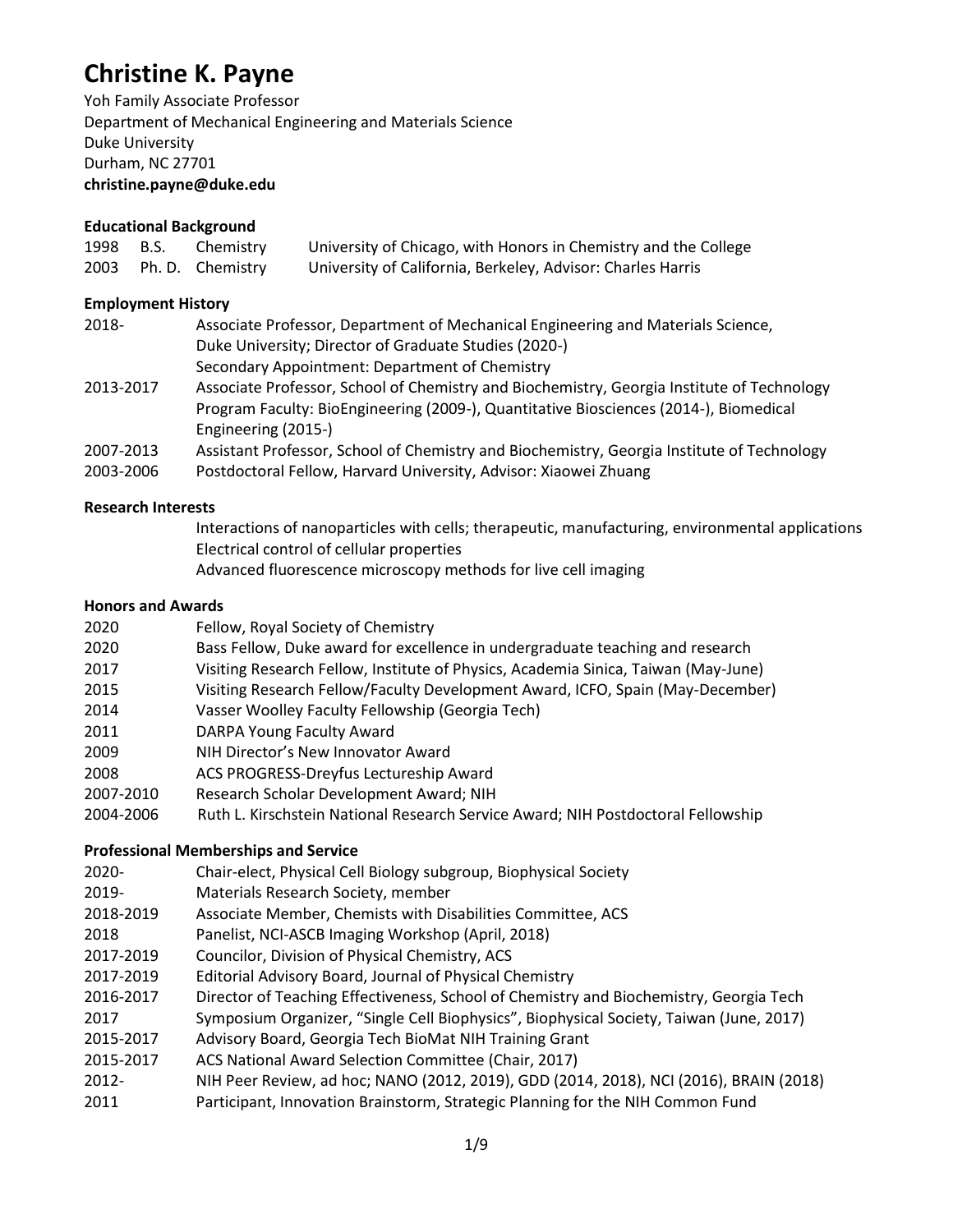### **C.K. Payne Curriculum Vitae, December 2020**

2011 Symposium Organizer, "Advanced Microscopy…Biophysical Questions," ACS Meeting, Denver 2010 Chair, Biophysical Subdivision, Division of Physical Chemistry, ACS 2009- NSF Peer Review: DMR and Chemistry 2009 Symposium Organizer, "Single Molecule Biophysics," OSA Annual Meeting, San Jose 2007-2016 Co-Organizer, Atlanta Area Chemical Physics (AACP) Seminar Series 2003- Biophysical Society, member 1999- American Chemical Society, member

### **Research Grants**

Current NSF-CBET, "Library of protein-nanoparticle interactions: Automated sample handling and low cost proteomics," July 2019-June 2022, \$390k Total

> NSF-Simons Foundation, "Southeast Center for Mathematics in Biology," July 2018-June 2023, \$10M Total, PI: Christine Heitsch (Math, GT), Payne – Senior Personnel

NIH/NIEHS-R21, "Pulmonary response to nanomaterial-ozone exposures," July 2020-June 2022, \$443k Total, multi-PI: Payne (contact) and R.M. Tighe (Duke, SOM)

Completed NIH-BRAIN R21 with B. Flanders (co-I, Kansas State), September 2015-August 2019, \$453k Total NIH-NIEHS R56, mPI with M. Kemp and Y. Fan (Georgia Tech), September 2017-August 2018, \$150k Total HERCULES Seed Grant with R. Weber (PI, EAS, GT) and M. Kemp (BME, GT), Emory School of Public Health, June 2017-March 2018, \$40k Total NSF EAGER with B. Flanders (co-I, Kansas State), August 2015-July 2017, \$60k Total NSF, in support of "Single Cell Biophysics" BPS Thematic Meeting, Taipei, June 2017, \$15k NSF Major Research Instrumentation, September 2013-August 2016, \$469k Total HERCULES Seed Grant, Emory School of Public Health, July 2014-March 2015, \$32k Direct NIH Director's New Innovator Award, October 2009-June 2014, \$2.3M Total/\$1.5M Direct DARPA Young Faculty Award, July 2011-December 2013, \$300k Total/\$175k Direct NIH Research Scholar Development Award, April 2007-March 2010, \$268k Total/\$250k Direct NIH R01 with R. Dickson (PI), C. Fahrni, and M. Kemp, September 2008-July 2012

### **Teaching**

Courses Materials Science of Science Fiction (ME 490.03, Undergrad) Spring 19, Spring 20 Modern Materials (ME 490.01/555.13/CHEM 590.02, Undergrad/Grad) Fall 18, Fall 19, Fall 20 Thermodynamics, Kinetics, Statistical Mechanics (CHEM 3411, Undergrad, GT) Fall 16, Fall 17 Fundamentals of Data Analysis (CHEM 2801, Undergrad, GT) Fall 13, Fall 14, Spring 16, Fall 16 Quantum Mechanics (CHEM 3412, Undergrad, GT) Spring 08, Fall 08, Fall 09, Fall 11, Spring13, Spring 15 General Chemistry (CHEM 1310, Undergrad, GT) Spring 11, Fall 14 Statistical Mechanics (CHEM 6481, Grad, GT) Spring 07, Spring 09, Fall 10, Fall 12 REU Jenna Tomlinson (2008, PhD, University of Michigan), Solaire Finkenstaedt-Quinn (2009, PhD, University of Minnesota), Syeda Anum (2011, MD, UMass), Ryan Lannan (2012, PhD, UCLA), Quachel Bazile (2012, PhD, University of Alabama, Birmingham), Victoria Cochran (2014, PhD, University of Chicago), Jonathan Flores (2016, MS, Georgia Tech)::: Akosua Johnson (2018, current NC A&T undergrad), Riley Juenemann (2019, current Tulane undergrad) B.S. Former: Nicole Fay (2007-2008, PhD, UC Berkeley), Jesse Haulk (2008), Kevin Hardin (2008- 2009), Paul Park (2010), Heather Jekot (2010, MD, MCG), Jessica Obermiller (2011), Joshua Liu (2010-2011), Kelsey Killion (2012), Jairo Zapata (2009-2012), Candace Law (2012), Son Tran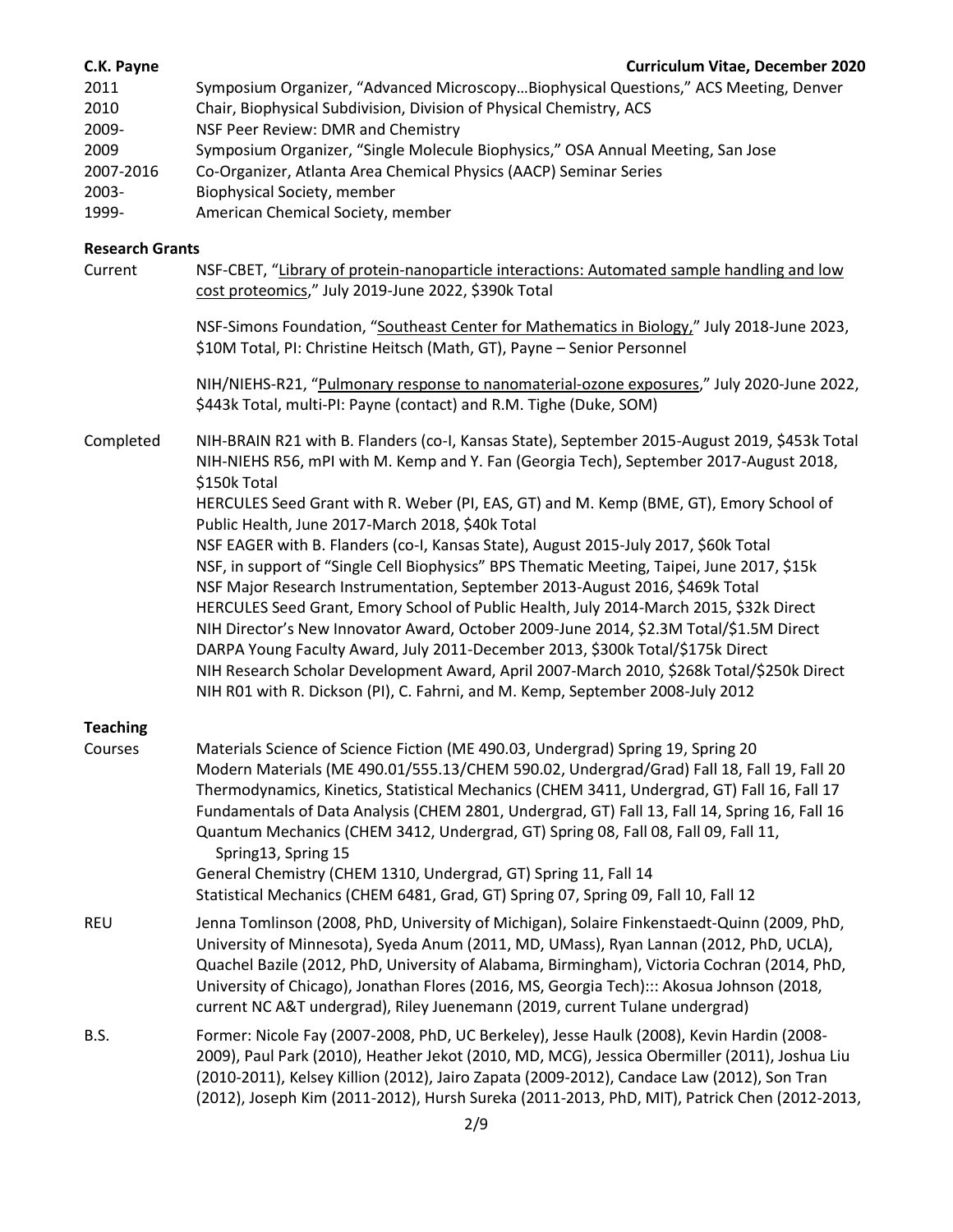### **C.K. Payne Curriculum Vitae, December 2020**

CDC), Kaitlyn Willingham (2013), Chelsea Thompson (2013, technician at Ethicon), Edward Zhang (2013-2014, ABB Robotics), Nina Mohebbi (2013-2015, Abbott), Joseph Miles (2014-2015, GPC to GT transfer), Jessica Richey (2014-2015), Rohan Kadambi (2015-2016, current GT undergrad), Kaela Fennell-Chin (2017), Roger Romero (Summer 2017, current University of Chicago undergrad), Gregory Whyte (2016-2017), Adam Finlay (2016-2017)::: Patrick Donley (2018), Nick Cariello (2018, PhD, Michigan State), Trinity Campagna (Summer 2019, current University of Chicago undergrad), Quinton Tran (2018-2020), Brad Foster (2019-2020) Current: Gustavo Sosa Macias (Chemistry, 2019-), Eduardo Chavez (Chemistry, 2020-), Mia Malden (ME, 2021-)

M.S. Melinda Ogden (2009), Dipesh Khanal (2015)

Judith Dominguez (MEMS, 2020-)

- Ph.D. Former: William Humphries (2011, microscopy specialist at B&B Microscopes/Olympus), Candace Fleischer (2014, Assistant Professor, Emory University School of Medicine), Sabiha Runa (2017, technical writer, Oxford PharmaGenesis), Scott Thourson (2018, postdoc, University of Florida) Current: Xu Han (MEMS, 2018-), Karsten Poulsen (MEMS, 2019-), Nathan Rayens (MEMS, 2019-),
- Postdocs Former: Ashlee St. John Iyer (2008-2009), Don-Ricardo Miller (joint with Prof. M. Kemp, BME, 2009-2010), Craig Szymanski (2009-2011, postdoc at PNNL), Gerard Doorley (2010-2012, consultant), Umesh Kumar (2011-2012, research scientist, TERI, India), Steven Hira (2011-2013), Austin Cyphersmith (2012-2013, research specialist, microscopy core, UIUC), Debjyoti Bandyopadhyay (2012-2013, research scientist, ITC, India), Saheli Sarkar (2011-2014, postdoc, Northeastern), Josh Morris (2013-2014, Assistant Professor, Georgia Gwinnett College), Alexandra Hill (2013-2014, CMC regulatory manager, EMD Serono, Germany), Srikant Iyer (2013- 2015, analyst, OXIDE diversity program), Qingjie Luo (2016), Tevhide Ozkaya Ahmadov (2016- 2017), Zeqing Shen (2018-2019, Process Engineer, Applied Materials) Current: Dhanya Jayaram (2016-, promoted to Research Scientist 2019), Pu Deng (2020-), Hao Wang (2020-)

# **Patents**

"Methods, devices and systems for sorting particles," USPTO #15/493,893

# **Publications**

61. "DNA-nanoparticle interactions: Formation of a DNA corona and its effects on a protein corona," D.M. Griffith, D.T Jayaram, D. Spencer, D.S. Pisetsky, and C.K. Payne, *Biointerphases*, **15**, #051006 (2020).

60. "Food-grade TiO<sup>2</sup> particles generate intracellular superoxide and alter epigenetic modifiers," D.T. Jayaram and C.K. Payne, *Chemical Research in Toxicology*, **33**, 2872-2879 (2020).

59. "Automation and low-cost proteomics for characterization of the protein corona: experimental methods for big data," K. M. Poulsen, T. Pho, J.A. Champion, and C.K. Payne, *Analytical and Bioanalytical Chemistry*, **412**, 6543- 6551 (2020).

58. "Superoxide generated by TiO2 nanoparticles alters HDAC9, an epigenetic modifier" D.T. Jayaram and C.K. Payne, *Bioconjugate Chemistry*, **31**, 1354-1361 (2020).

57. "Electrical control of E. coli growth measured with simultaneous modulation and imaging" X. Han, B. Foster, and C.K. Payne, *Bioelectricity*, #bioe.2020.0002 (2020).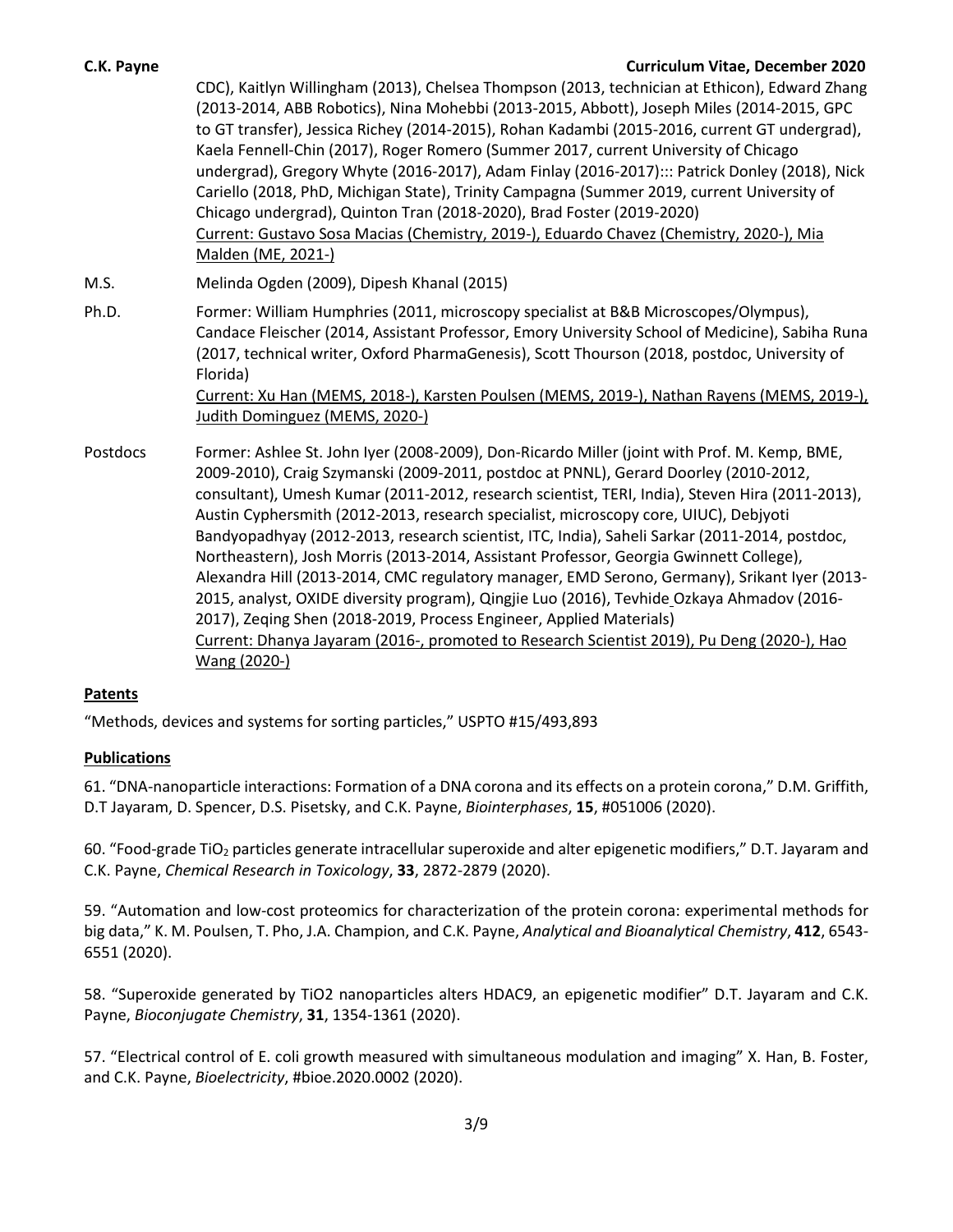56. "Perspective: A protein corona primer for physical chemists," C.K. Payne, *J. Chemical Physics*, **151**, #130901 (2019).

55. "TiO2 nanoparticles generate superoxide and alter gene expression in human lung cells," D.T. Jayaram, A. Kumar, L.E. Kippner, P.Y. Ho, M.L. Kemp, Y. Fan, and C.K. Payne, *RSC Advances*, 9, 25039-25047 (2019).

54. "Advances in materials for cellular applications," J.D. Morris and C.K. Payne, *Biointerphases*, 14, #010801 (2019).

53. "Microscopy and cell biology: New methods and new questions," J.D. Morris and C.K. Payne, *Annual Review of Physical Chemistry*, 70, 199-218 (2019).

52. "Protein corona in response to flow: Effect on protein concentration and structure," D.T. Jayaram, S. Pustulka, R.G. Mannino, W.A. Lam, C.K. Payne, *Biophysical Journal*, **115**, 209-216 (2018).

51. "Nanoparticle-cell interactions: Relevance for public health," S. Runa, M. Hussey, and C.K. Payne, *J. Phys. Chem. B*, **122**, 1009-1016 (2018). *Selected as ACS Editor's Choice.*

50. "Nanoparticle-induced oxidation of the plasma membrane: importance of the protein corona," S. Runa, M. Lakadamyali, M.L. Kemp, and C.K. Payne, *J. Phys. Chem. B*, **121**, 8619-8625 (2017).

49. "Modulation of action potentials using PEDOT:PSS conducting polymer microwires," S.B. Thourson and C.K. Payne, *Scientific Reports*, **7**, #10402 (2017).

48. "Nanoparticle-induced oxidation of corona proteins initiates an oxidative stress response in cells," S. Runa, D.T. Jayaram, M.L. Kemp, and C.K. Payne, *Nanoscale*, **9**, 7595-7601 (2017).

47. "Controlling the resting membrane potential of cells with conducting polymer microwires," D.T. Jayaram, Q. Luo, S.B. Thourson, A. Finlay, and C.K. Payne, *Small*, #1700789 (2017).

46. "Conducting polymer nanowires for control of local protein concentration in solution," J.D. Morris, S.B. Thourson, K. Panta, B.N. Flanders, and C.K. Payne, *J. Phys. D: Appl. Phys.*, **50**, #174003 (2017).

45. "Heme protein-mediated synthesis of PEDOT:PSS: Enhancing conductivity by inhibiting heme degradation," J. Flores, C.K. Payne, and J.D. Morris, *RSC Advances*, **7**, 12017-12021 (2017).

44. "Differential cathepsin responses to inhibitor-induced feedback: E-64 and cystatin C elevate active cathepsin S and suppress active cathepsin L in breast cancer cells," C.L. Wilder, V. Watson, F.A.A. Steward, J. Johnson, S.R. Peyton, C.K. Payne, V. Odero-Marah, and M.O. Platt, *Internat. J. Biochem. & Cell Biol.*, **79**, 199-208 (2016).

43. "TiO<sup>2</sup> nanoparticles alter the expression of peroxiredoxin anti-oxidant genes," S. Runa, D. Khanal, M.L. Kemp, and C.K. Payne, *Journal of Physical Chemistry C*, **120**, 20736-20742 (2016).

42. "Modeling the effect of nanoparticles and the bistability of transmembrane potential in nonexcitable cells," M.A. Rana, N. Yao, S. Mukhopadhyay, F. Zhang, E.A.K. Warren, and C.K. Payne, *American Control Conference* (2016).

41. "Mechanism of the biomolecular synthesis of PEDOT:PSS: Importance of heme degradation by hydrogen peroxide," J.D. Morris, K.M. Wong, C.D. Peñaherrera, and C.K. Payne, *Biomaterials Science*, **4**, 331-337 (2016).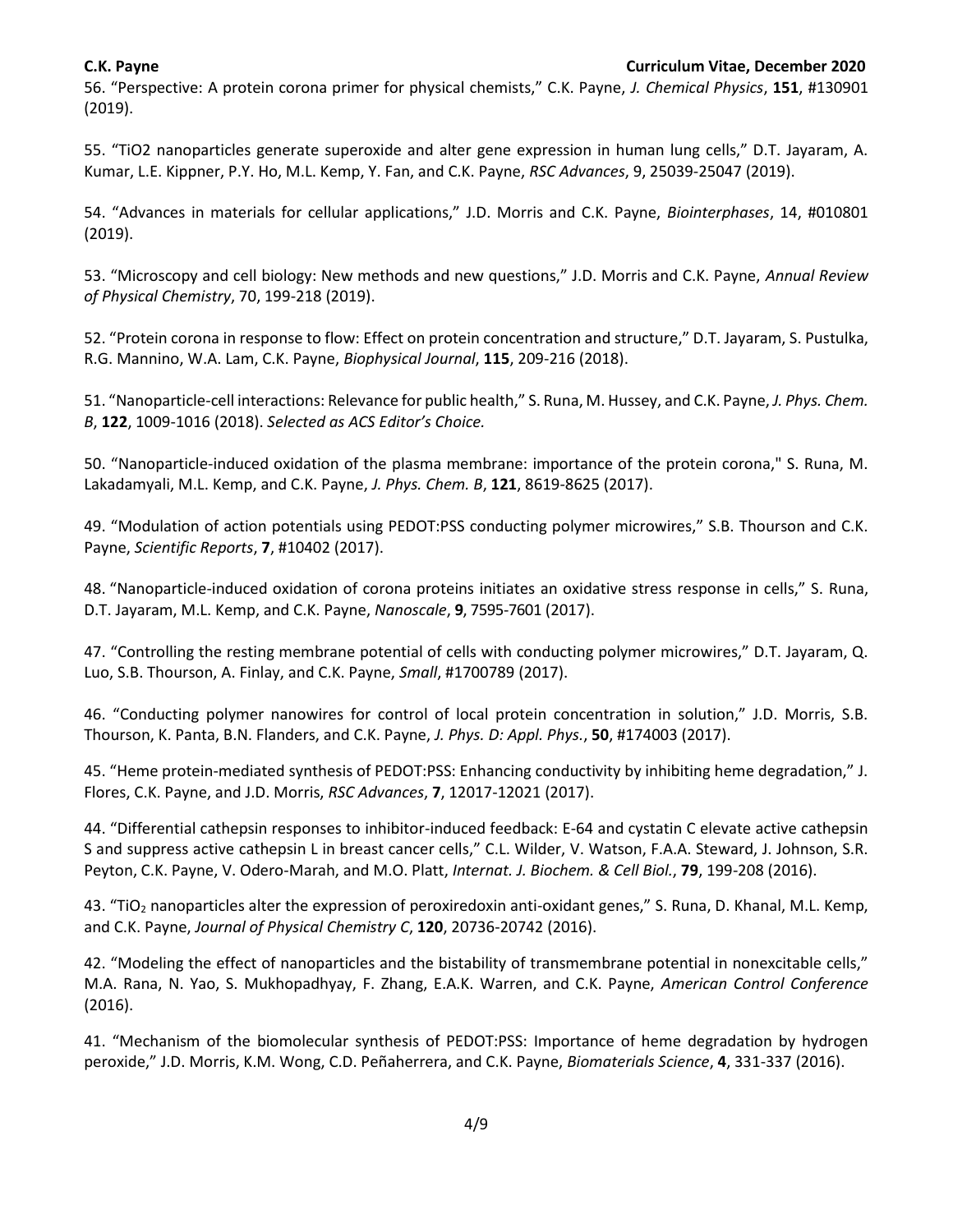40. "Spatially-resolved intracellular sensing of hydrogen peroxide in living cells," E.A.K. Warren, T.S. Netterfield, S. Sarkar, M.L. Kemp, and C.K. Payne, *Scientific Reports*, **5**, 16929 (2015).

39. "Cellular binding of nanoparticles disrupts the membrane potential," E.A.K. Warren and C.K. Payne, *RSC Advances*, **5**, 13660-13666 (2015).

38. "Hemoglobin-mediated synthesis of PEDOT:PSS: Enhancing conductivity through biological oxidants," J.D. Morris, D. Khanal, J.A. Richey, C.K. Payne, *Biomaterials Science*, **3**, 442-445 (2015).

37. "PEGylated nanoparticles: Protein corona and secondary structure," S. Runa, A. Hill, V.L. Cochran, C.K. Payne, Physical Chemistry of Nanomaterials and Interfaces XIII, *Proceedings of SPIE*, **91651F** (2014).

36. "A model for controlling the resting membrane potential of cells using nanoparticles," S. Mukhopadhyay, F. Zhang, E. Warren, C.K. Payne, 53rd *IEEE Conference on Decision and Control* (2014).

35. "Nanoparticle-cell interactions: Molecular structure of the protein corona and cellular outcomes," C.C. Fleischer and C.K. Payne, *Accounts of Chemical Research*, **47**, 2651-2659 (2014).

34. "Impact of serum proteins on MRI contrast agents: Cellular binding and T2 relaxation," A. Hill and C.K. Payne, *RSC Advances*, **4**, 31735-31744 (2014).

33. "Secondary structure of corona proteins determines the cell surface receptors used by nanoparticles," C.C. Fleischer and C.K. Payne, *J. Phys. Chem. B*, **118**, 14017-14026 (2014).

32. "Tuning PEDOT:PSS conductivity with iron oxidants," J.D. Morris and C.K. Payne, *Organic Electronics*, **15**, 1707- 1710 (2014).

31. "Lysosome transport as a function of lysosome diameter," D. Bandyopadhyay, A. Cyphersmith, J.A. Zapata, Y.J. Kim, C.K. Payne, *PLoS One*, **9**, e86847 (2014).

30. "Cellular binding of anionic nanoparticles is inhibited by serum proteins independent of nanoparticle composition," C.C. Fleischer, U. Kumar, C.K. Payne, *Biomaterials Science*, **1**, 975-982 (2013).

29. "Protein-mediated synthesis of the conducting polymer PEDOT:PSS," S.M. Hira and C.K. Payne, *Synthetic Metals*, **176**, 104-107 (2013).

28. "Membrane potential mediates the cellular binding of nanoparticles," E.H. Shin, Y. Li, U. Kumar, H.V. Sureka, X. Zhang, C.K. Payne, *Nanoscale*, **5**, 5879-5886 (2013).

27. "Conditioned media downregulates nuclear expression of Nrf2," S. Sarkar, C.K. Payne, M.L. Kemp, *Cellular and Molecular Bioengineering*, **6**, 130-137 (2013).

26. "Imaging intracellular quantum dots: Fluorescence microscopy and transmission electron microscopy," C.J. Szymanski, H. Yi, J.T. Liu, E.R. Wright, C.K. Payne, in Nanobiotechnology Protocols, Eds. S.J. Rosenthal and D.W. Wright (Humana Press, New York, 2013).

25. "Nanoparticle surface charge mediates the cellular receptors used by protein-nanoparticle complexes," C.C. Fleischer and C.K. Payne, *J. Phys. Chem. B*, **116**, 8901-8907 (2012).

24. "Imaging lysosomal enzyme activity in live cells using self-quenched substrates," W.H. Humphries and C.K. Payne, *Analytical Biochemistry*, **424**, 178-183 (2012).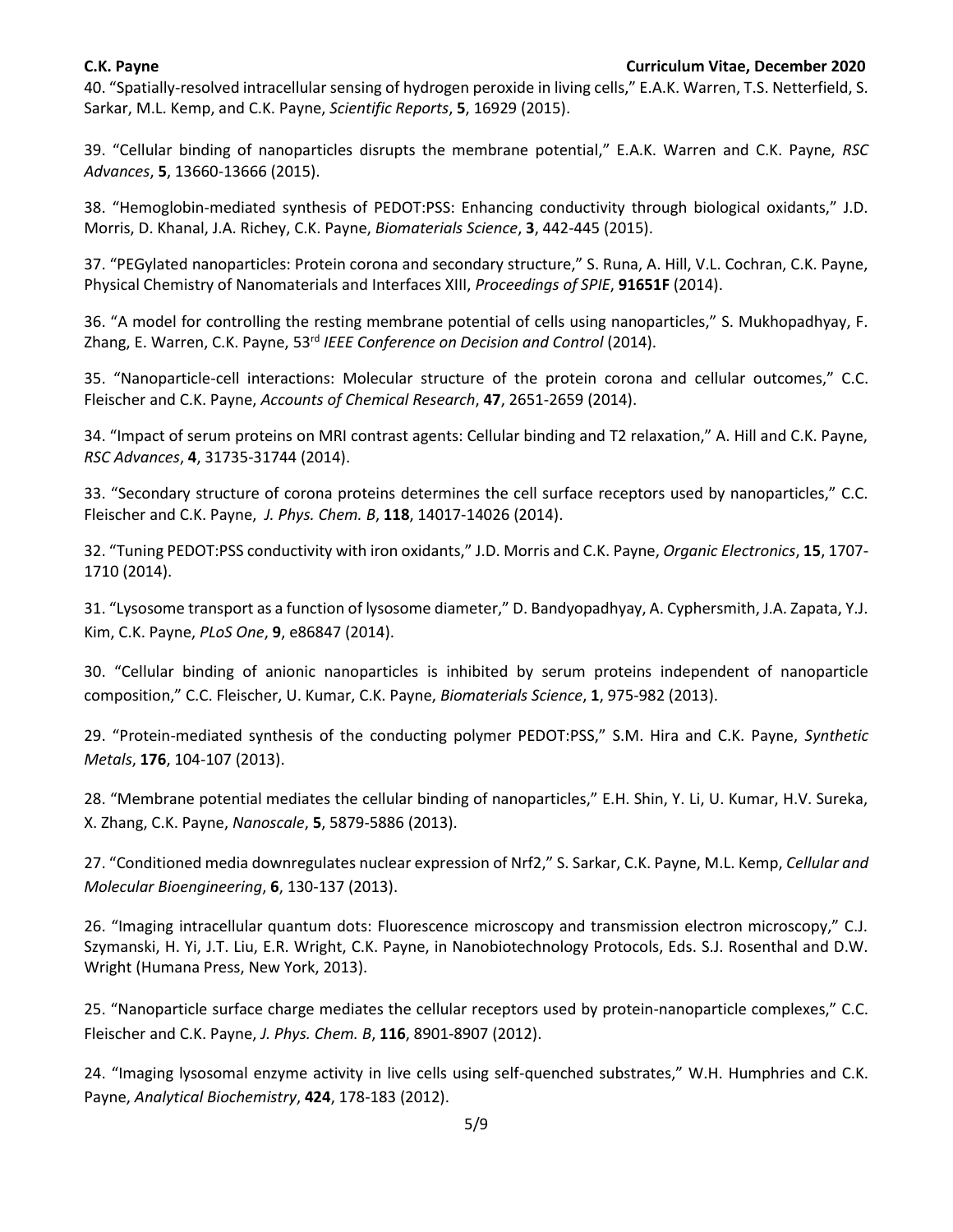23. "Nanoparticles act as protein carriers during cellular internalization," G.W. Doorley and C.K. Payne, *Chem. Commun.*, **48**, 2961-2963 (2012).

22. "Fluorescent coumarin thiols measure biological redox couples," K.G. Reddie, W.H. Humphries, C.P. Bain, M.L. Kemp, C.K. Payne, N. Murthy, *Org. Lett.*, **14**, 680-683 (2012).

21. "Endo-lysosomal vesicles positive for Rab7 and LAMP1 are terminal vesicles for the transport of dextran," W.H. Humphries, C.J. Szymanski, C.K. Payne, *PLoS One*, **6**, e26626 (2011).

20. "Single particle tracking as a method to resolve differences in highly colocalized proteins," C.J. Szymanski, W.H. Humphries IV, C.K. Payne, *Analyst*, **136**, 3527-3533 (2011). Featured in "Emerging Investigators" edition.

19. "Cellular binding of nanoparticles in the presence of serum proteins," G.W. Doorley and C.K. Payne, *Chem. Commun*., **47**, 466-468 (2011). Featured in "Emerging Investigators" edition.

18. "Intracellular degradation of low-density lipoprotein probed with two-color fluorescence microscopy," W.H. Humphries IV, N.C. Fay, C.K. Payne, *Integrative Biology*, **2**, 536-544 (2010).

17. "Pyrenebutyrate leads to cellular binding, not intracellular delivery, of polyarginine quantum dots," A.E. Jablonski, T. Kawakami, A.Y. Ting, C.K. Payne, *J. Phys. Chem. Lett.,* **1**, 1312-1315 (2010).

x. "Pyrenebutyrate-mediated delivery of quantum dots across the plasma membrane of living cells," A.E. Jablonski, W.H. Humphries IV, C.K. Payne, *J. Phys. Chem. B*, **113**, 405-408 (2009). Withdrawn. The conclusions drawn from the data in this manuscript were incorrect. A full discussion can be found in Publication #17.

16. "Imaging gene delivery with fluorescence microscopy," C.K. Payne, *Nanomedicine*, **2**, 847-860 (2007).

15. "Cellular binding, motion, and internalization of synthetic gene delivery polymers," G.T. Hess, W.H. Humphries IV, N.C. Fay, and C.K. Payne, *Biochim. Biophys. Acta, Mol. Cell Res.*, **1773**, 1583-1588 (2007).

14. "Internalization and trafficking of cell surface proteoglycans and proteoglycan-binding ligands," C.K. Payne, S.A. Jones, C. Chen, and X. Zhuang, *Traffic*, **8**, 389-401 (2007).

13. "Photo-induced β-hydrogen elimination and radical formation with CpW(CO)3(CH2CH3): Ultrafast IR and DFT studies," E.A. Glascoe, M.F. Kling, J.E. Shanoski, R.A. DiStasio Jr., C.K. Payne, B.V. Mork, T.D. Tilley, and C.B. Harris, *Organometallics*, 26, 1424-1432 (2007).

12. "Temperature-dependent UV-Vis spectral changes in hydrogen- and deuterium-bonded photosynthetic reaction centers of Rhodobacter sphaeroides," A.E. Ostafin, J.A. Popova, C.K. Payne, H. Mizukami, J.R. Norris, *Photosynthetica*, **44**, 433-438 (2006).

11. "Nanophotonic light sources for fluorescence spectroscopy and cellular imaging," O. Hayden and C.K. Payne, *Ang. Chem. Int. Ed*., **44**, 1395-1398 (2005).

10. "Ultrafast infrared mechanistic studies of the interaction of 1-hexyne with Group 6 hexacarbonyl complexes," J.E. Shanoski, C.K. Payne, M.F. Kling, E.A. Glascoe, and C.B. Harris, *Organometallics*, **24**, 1852-1859 (2005).

9. "Ultrafast UV pump/IR probe studies of C-H activation in linear, cyclic, and aryl hydrocarbons," M.C. Asplund, P.T. Snee, J.S. Yeston, M.J. Wilkens, C.K. Payne, H. Yang, K.T. Kotz, H. Frei, R.G. Bergman, and C.B. Harris, *J. Am. Chem. Soc.* **124**, 10605-10612 (2002).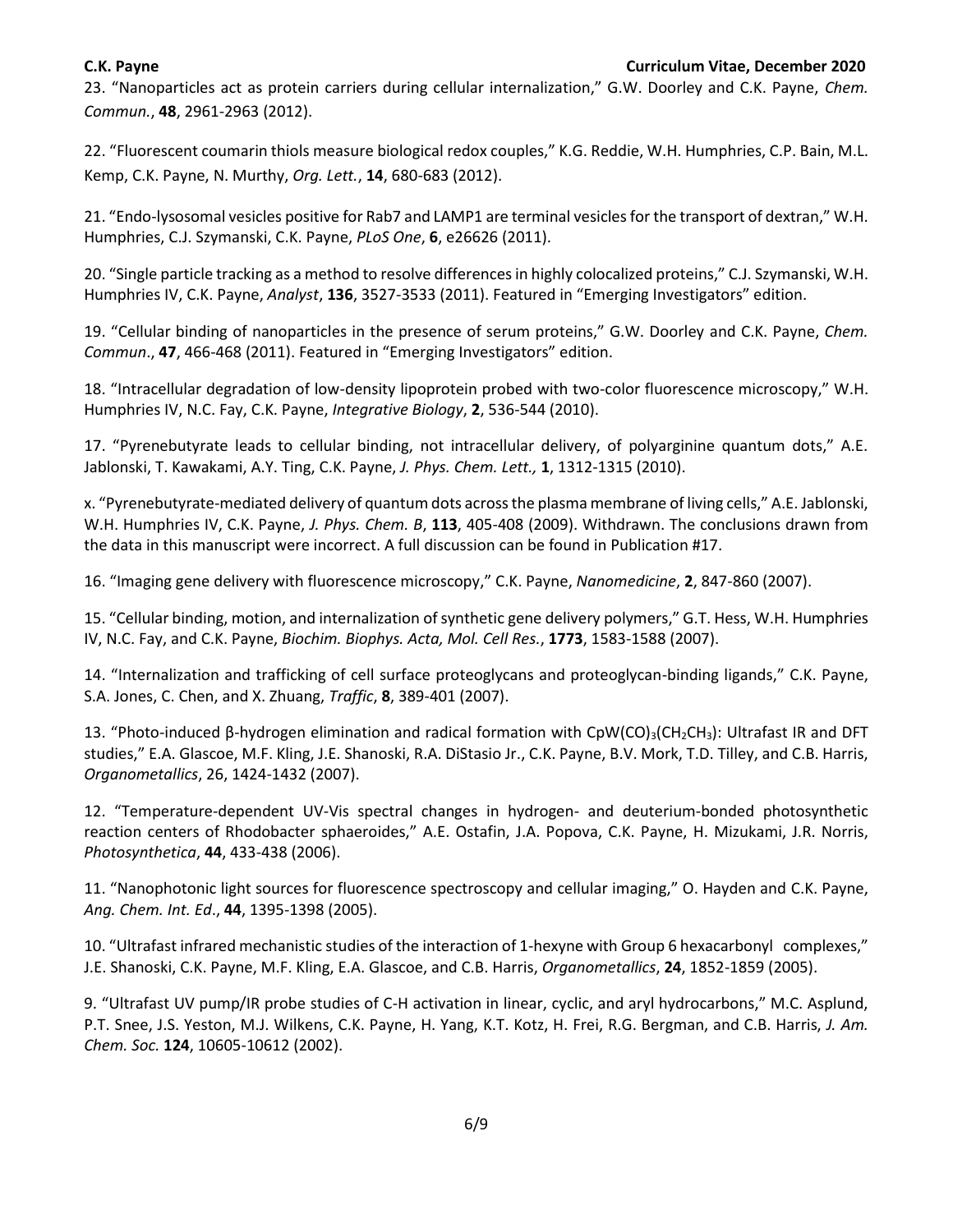8. "Intramolecular rearrangements on ultrafast timescales: Femtosecond infrared studies of ring slip in ( $\eta^1$ -C5Cl5)Mn(CO)5," C.K. Payne, P.T. Snee, H. Yang, K.T. Kotz, L.L. Schafer, T.D. Tilley, and C.B. Harris, *J. Am. Chem. Soc.*  **123**, 7425-7426 (2001).

7. "Dynamics of photosubstitution reactions of Fe(CO)<sub>5</sub>: An ultrafast infrared study of high spin reactivity," P.T. Snee, C.K. Payne, S.D. Mebane, K.T. Kotz, and C.B. Harris, *J. Am. Chem. Soc.* **123**, 6909-6915 (2001).

6. "Femtosecond infrared study of the dynamics of solvation and solvent caging," H. Yang, P.T. Snee, K.T. Kotz, C.K. Payne, and C.B. Harris, *J. Am. Chem. Soc.* **123**, 4204-4210 (2001).

5. "Triplet organometallic reactivity under ambient conditions: An ultrafast UV pump/IR probe study," P.T. Snee, C.K. Payne, K.T. Kotz, H. Yang, and C.B. Harris, *J. Am. Chem. Soc.* **123**, 2255-2264 (2001).

4. "Ultrafast infrared studies of ligand rearrangement at coordinatively saturated transition metal centers," K.T. Kotz, H. Yang, P.T. Snee, C.K. Payne, and C.B. Harris, in Ultrafast Phenomena XII, Eds. T. Elsaesser, S. Mukamel, M.M. Murnane, and N.F. Scherer (Springer-Verlag, Berlin Heidelberg, 2000) p. 636.

3. "Femtosecond infrared studies of ligand rearrangement reactions: silyl hydride products from Group 6 carbonyls," K.T. Kotz, H. Yang, P.T. Snee, C.K. Payne, and C.B. Harris, *J. Organomet. Chem.* **596**, 183-192 (2000).

2. "Ultrafast infrared studies of the reaction mechanism of silicon-hydrogen bond activation by  $\eta^5$ -CpV(CO)<sub>4</sub>," P.T. Snee, H. Yang, K.T. Kotz, C.K. Payne, and C.B. Harris, *J. Phys. Chem. A* **103**, 10426-10432 (1999).

1. "Femtosecond infrared studies of a prototypical one-electron oxidative-addition reaction: Chlorine atom abstraction by the Re(CO)<sub>5</sub> radical," H. Yang, P.T. Snee, K.T. Kotz, C.K. Payne, and C.B. Harris, J. Am. Chem. Soc. **121**, 9227-9228 (1999).

# **Invited Seminars, 2008-2020**

Department of Chemistry, UNC Charlotte, NC; October 28, 2019

Department of Chemistry, Fordham University, Bronx, NY; September 25, 2019

2019 National Meeting of the American Chemical Society; Getting to the Bottom: Optical & Electron Imaging of Reactive Chemical Systems Symposium, August 25, 2019, San Diego, CA

Wintergreen Meeting of Physical Chemists, Wintergreen, VA; June 10, 2019

GRC on Environmental Nanotechnology, Newry, ME; June 4, 2019

Department of Toxicology, NC State University, Raleigh, NC; February 12, 2019

Department of Chemistry and Biochemistry, CalPoly, San Luis Obispo, CA; October 12, 2018

Department of Physics, University at Buffalo, SUNY; September 20, 2018

2018 National Meeting of the American Chemical Society; Understanding the Complexity of the Nano-Bio Interface Symposium, March 22, 2018, New Orleans, Louisiana

Department of Chemistry, Haverford College, Haverford, PA; November 10, 2017

Frontiers in Bioimaging, 3rd International Symposium, IAMS, Academia Sinica, Taipei, Taiwan; June 16, 2017

College of Medicine, National Cheng Kung University, Tainan, Taiwan; June 5, 2017

Department of Chemistry, National Taiwan University, Taipei, Taiwan; May 25, 2017

Department of Chemistry, National Tsing Hua University, Hsinchu, Taiwan; May 17, 2017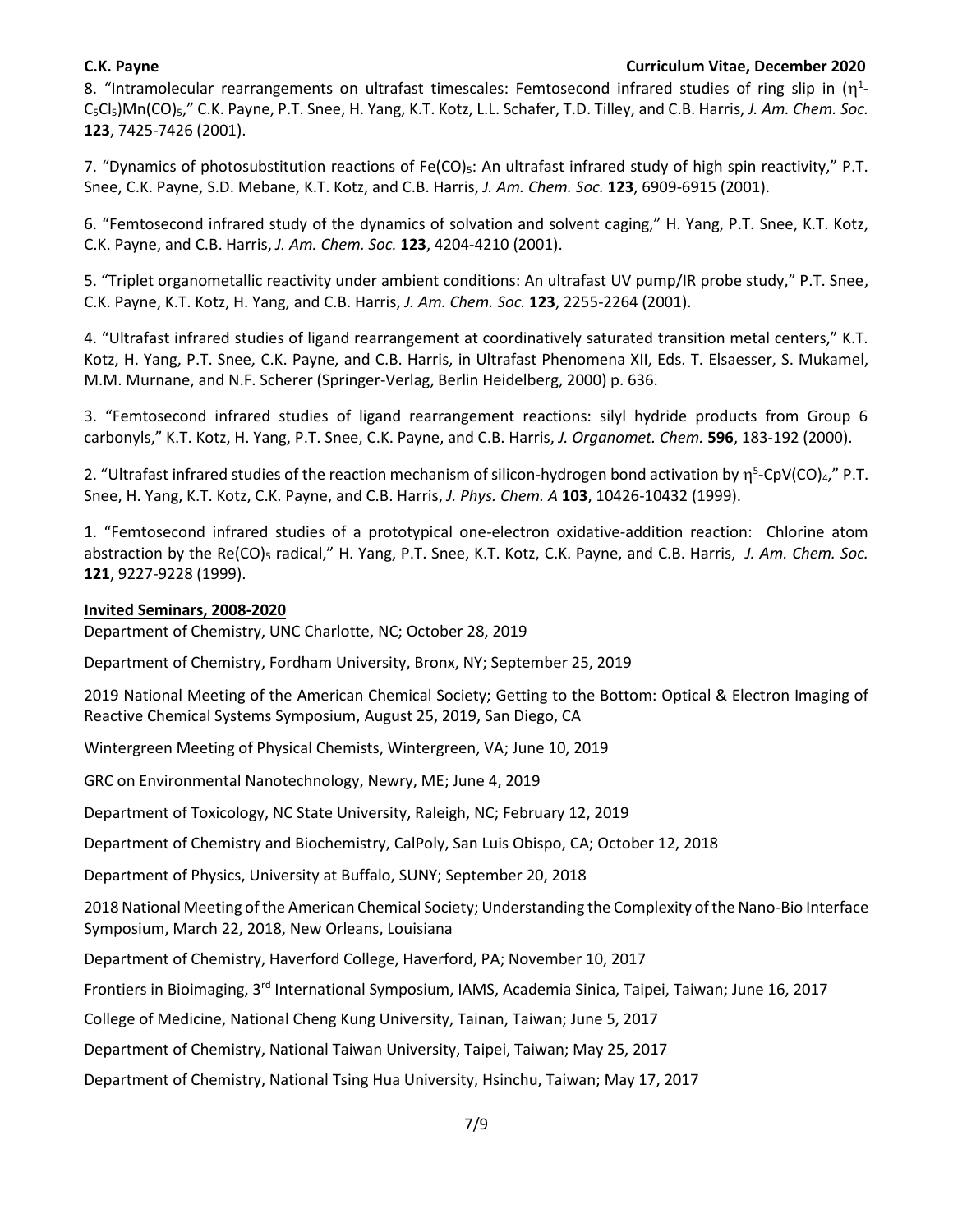Materials Research Society/Stimuli Responsive Organic and Inorganic Nanomaterials for Biomedical Applications and Biosafety Symposium, Boston, MA; November 30, 2016

Department of Chemistry, New York University; October 7, 2016

Polymat, University of the Basque Country, San Sebastian, Spain; July 8, 2016

North American Neuromodulation Society-Neural Interfaces Conference, Baltimore, MD; June 29, 2016

Institute for Biophysical Dynamics, University of Chicago; April 5, 2016

2016 National Meeting of the American Chemical Society; Physical Principles in Functional Nanoscience Symposium, March 14; GSSPC: Resolving the Big Picture Symposium, March 14; Colloids for Medical Imaging Symposium, March 15, 2016, San Diego, California

Department of Chemistry, Mississippi State University, Starkville; March 4, 2016

King Abdullah University of Science & Technology (KAUST), Saudi Arabia; February 28, 2016

Pacific Conference on Spectroscopy and Dynamics, Asilomar, CA; January 31, 2016

PacifiChem 2015/Single-molecule Fluorescence Imaging Symposium, Honolulu, HI; December 16, 2015

Centro de Investigación Coopertiva en Biomateriales (CIC biomaGUNE), San Sebastian, Spain; October 29, 2015

Department of Bionanoscience, TU Delft, Netherlands; October 15, 2015

Institute of Materials, EPFL, Lausanne, Switzerland; August 28, 2015

2015 National Meeting of the American Chemical Society/Protein-Nanoparticle Interfaces Symposium, Boston, Massachusetts; August 17, 2015

Physical Chemistry Seminar, University of Maryland, College Park; April 1, 2015

Materials Seminar, Indiana University, Bloomington, Indiana; February 24, 2015

Light-driven Processes for Bio-inspired Materials and Systems Workshop, Rice University, Houston, Texas; December 15, 2014

Department of Chemistry, UC Davis, California; October 28, 2014

Department of Chemistry, University of Minnesota, Minneapolis-St. Paul; October 16, 2014

Department of Chemistry, Duke University, Durham, North Carolina; October 1, 2014

Imaging in 2020, Imaging the Immune System, Jackson Hole, Wyoming; September 24, 2014

SPIE, Physical Chemistry of Interfaces and Nanomaterials, San Diego, California; August 20, 2014

2014 National Meeting of the American Chemical Society/Nano Probes for Biological Systems Symposium, San Francisco, California; August 11, 2014

Centro de Investigación Coopertiva en Biomateriales (CIC biomaGUNE), San Sebastian, Spain; April 11, 2014

Institute of Photonic Sciences (ICFO), Barcelona, Spain; April 8, 2014

The Molecular Foundry, Lawrence Berkeley National Laboratory, Berkeley, California; March 25, 2014

Solvation, Dynamics, and Reactivity in Complex Environments Focus Session, Division of Chemical Physics, APS, Denver, Colorado; March 6, 2014

Department of Chemistry, University of Michigan; February 25, 2014

Department of Chemistry, University of Puerto Rico, Río Piedras; February 3, 2014